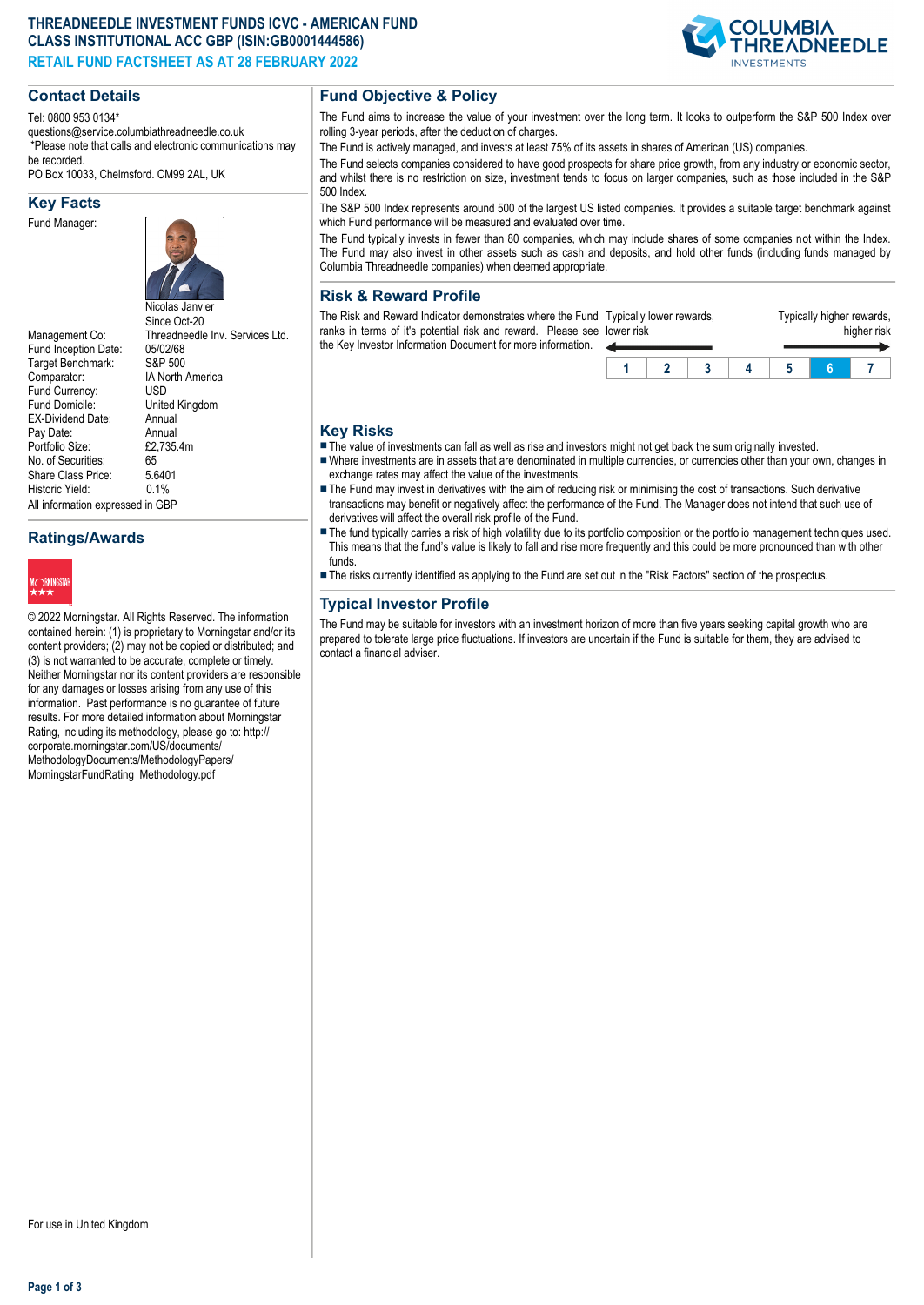# **Holdings & Asset Allocation**

| Top 10 Holdings (%)                 |        |
|-------------------------------------|--------|
| <b>Security Name</b>                | Weight |
| Alphabet Inc.                       | 4.5    |
| Coca-Cola Company                   | 4.2    |
| Cisco Systems, Inc.                 | 3.9    |
| Take-Two Interactive Software, Inc. | 3.1    |
| Amazon.com, Inc.                    | 3.0    |
| <b>Target Corporation</b>           | 3.0    |
| United Parcel Service, Inc. Class B | 2.9    |
| <b>CVS Health Corporation</b>       | 2.8    |
| Bristol-Myers Squibb Company        | 2.8    |
| TE Connectivity Ltd.                | 2.7    |
| <b>Total</b>                        | 33.0   |

| Weightings (%)                |             |              |             |  |  |  |  |  |  |  |  |
|-------------------------------|-------------|--------------|-------------|--|--|--|--|--|--|--|--|
| <b>Sector</b>                 | <b>Fund</b> | <b>Index</b> | <b>Diff</b> |  |  |  |  |  |  |  |  |
| Information Technology        | 26.3        | 28.1         | $-1.8$      |  |  |  |  |  |  |  |  |
| <b>Health Care</b>            | 13.3        | 13.3         | 0.0         |  |  |  |  |  |  |  |  |
| <b>Consumer Discretionary</b> | 12.7        | 11.8         | 0.9         |  |  |  |  |  |  |  |  |
| Financials                    | 12.5        | 11.5         | 1.1         |  |  |  |  |  |  |  |  |
| Industrials                   | 10.2        | 8.0          | 2.1         |  |  |  |  |  |  |  |  |
| <b>Communication Services</b> | 9.5         | 9.6          | $-0.2$      |  |  |  |  |  |  |  |  |
| <b>Consumer Staples</b>       | 6.2         | 6.2          | $-0.1$      |  |  |  |  |  |  |  |  |
| <b>Materials</b>              | 3.3         | 2.6          | 0.7         |  |  |  |  |  |  |  |  |
| Utilities                     | 12          | 2.6          | $-1.3$      |  |  |  |  |  |  |  |  |
| Energy                        | 1.2         | 3.7          | $-2.5$      |  |  |  |  |  |  |  |  |
| Real Estate                   | --          | 2.6          | $-2.6$      |  |  |  |  |  |  |  |  |
| Cash Equivalents              | 0.8         | --           | 0.8         |  |  |  |  |  |  |  |  |
| Cash                          | 2.9         | --           | 2.9         |  |  |  |  |  |  |  |  |

## **Performance**

**Past Performance does not predict future returns. The return of your investment may change as a result of currency fluctuations if your investment is made in a currency other than that used in the past performance calculation.** 

#### **10 Years NAV (GBP)**



# **Calendar Year Performance (GBP)**

|                           | 2021   | 2020   | 2019   | 2018    | 2017   | 2016    | 2015   | 2014   | 2013   | 2012   |
|---------------------------|--------|--------|--------|---------|--------|---------|--------|--------|--------|--------|
| Share Class (Net)         | 28.6   | 17.4   | 27.6   |         | 14.7   | 27.5    | 8.1    | 18.3   | 33.7   | 5.8    |
| Comparator (Net)          | 27.3   | 14.7   | 25.2   | $-0.4$  | 10.5   | 31.7    | 5.8    | 18.8   | 30.8   | 8.4    |
| <b>Comparator Ranking</b> | 68/219 | 69/214 | 46/201 | 113/191 | 37/170 | 113/156 | 34/139 | 74/129 | 32/121 | 85/109 |
| Target Benchmark (Gross)  | 29.9   | 14.7   | 26.4   | 6.،     | 11.3   | 33.5    | 7.3    | 20.8   | 29.9   | 10.9   |

#### **Annualised Performance (GBP) 12M Rolling Period (GBP)**

|                           | 1 YR   | 3 YR   | <b>5 YR</b> | <b>10 YR</b> | $03/21 - 02/22$ | $\frac{03/20 - 0.21}{02/21}$ | $\frac{03/19 - 03/20}{02/20}$ | $\frac{03/18 - 02}{19}$ | $\frac{03/17 - 02}{18}$ | 03/16 -<br>02/17 | $03/15 -$<br>02/16 | $03/14 -$<br>02/15 | $03/13 -$<br>02/14 | $\frac{03/12 - 03/12}{02/13}$ |
|---------------------------|--------|--------|-------------|--------------|-----------------|------------------------------|-------------------------------|-------------------------|-------------------------|------------------|--------------------|--------------------|--------------------|-------------------------------|
| Share Class (Net)         | 15.4   | 17.9   | 13.7        | 15.8         | 15.4            | 28.3                         | 10.6                          | 5.8                     | 9.7                     | 35.7             | 27                 | 22.7               | 17.2               | 14.8                          |
| Comparator (Net)          | 17.0   | 15.7   | 11.7        | 14.9         | 17.0            | 21.8                         | 10.4                          | 7.6                     | 5.1                     | 37.9             | 2.0                | 22.4               | 14.3               | 16.5                          |
| <b>Comparator Ranking</b> | 39/220 | 41/202 | 38/169      | 32/109       | 139/220         | 49/216                       | 99/203                        | 134/193                 | 37/171                  | 109/157          | 60/140             | 69/130             | 36/122             | 76/110                        |
| Target Benchmark (Gross)  | 21.3   | 17.9   | 13.5        | 16.6         | 21.3            | 19.9                         | 12.7                          | 8.4                     | 5.8                     | 40.0             | 4.0                | 25.3               | 13.6               | 19.4                          |

Source Morningstar UK Limited @ 2022 as at 28/02/22. Based on the bid-to-bid and assuming income is reinvested including ongoing charges excluding entry and exit charges. Index returns include capital gains and assume reinvestment of any income. The index does not include fees or charges and you cannot invest directly in it. The Investment Association (IA) is the trade body representing the UK investment management industry.

Annualised performance measures how much an investment has grown on average each year.12 month Rolling Period shows annualised average returns for the periods stated.